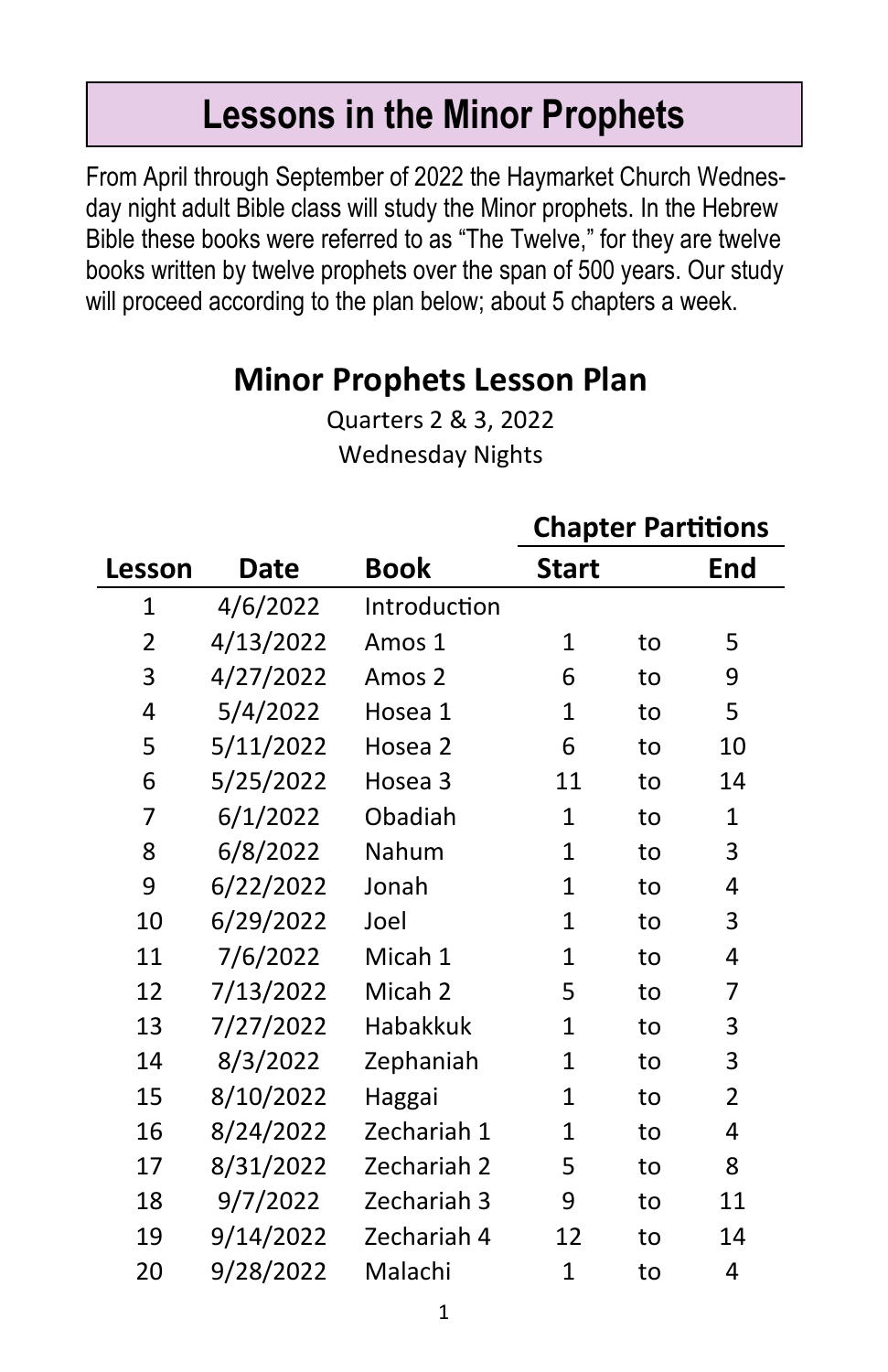## **BEFORE WE BEGIN**

Have you ever studied the books of the Old Testament which are called "Minor Prophets?" When was the last time you studied them? If you have never studied them, haven't studied them in years, or are wondering what or who the Minor Prophets are, the good news is we're studying them this quarter.

Let's prepare for our study by evaluating what we already know about the Minor Prophets. Please complete the following questions as if they were a quiz. See how far you can get without any helps, then go to the Bible, then go to any other helps you may be able to consult. Be prepared to discuss your answers during the first class.

- 1) Please list the books of the Bible which are considered Minor Prophets in the order they are found in the Bible. (spelling counts)
- 2) Please describe the time period of the Minor Prophets both in calendar years and relative to key events in Old Testament history.
- 3) Which of the Old Testament Books of history describe the periods of the Minor Prophets?
- 4) Is there one common thread which runs through most or all of the Minor Prophets? If so, what is that thread?
- 5) Are the Minor Prophet books arranged in chronological order as they are grouped in the Bible? YES NO If you answered "no," attempt to arrange them in chronological order instead of Bible Order.
- 6) What is the difference between the "Major' Prophets and the 'Minor' Prophets?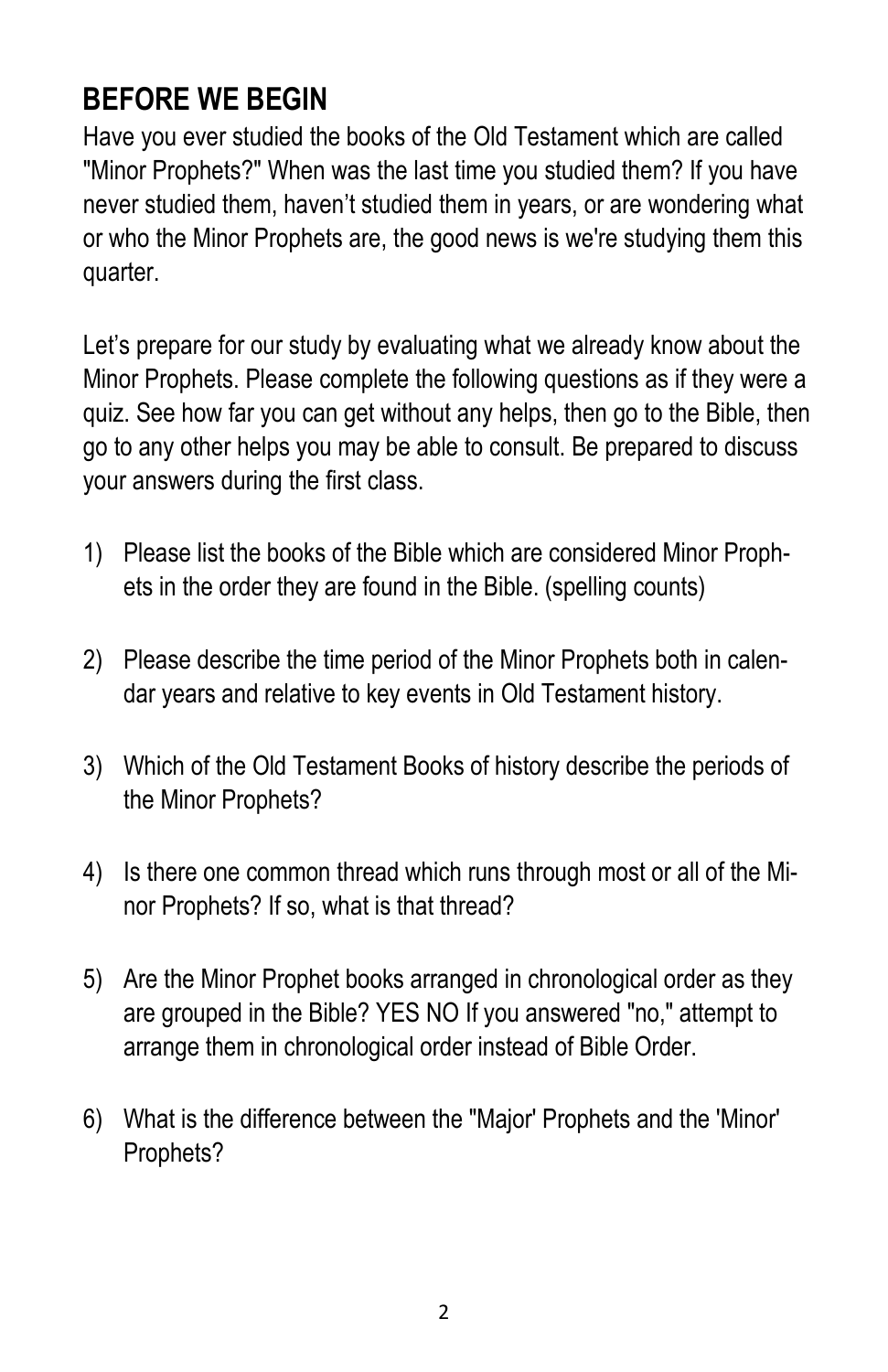### **LESSON ONE: Introduction—Why Study the Minor Prophets?**

*But go and learn what this means: 'l desire mercy and not sacrifice.' - Matthew 9:13* 

The above quotation is from an occasion where Jesus is showing His concern for the lost, and the Pharisees are showing their disgust with Jesus. After Jesus had called Matthew, a tax collector, to follow Him and had gone to Matthew's house for a meal, the Pharisees asked Christ's disciples to defend His practice of eating with sinners. To teach them the proper attitude toward lost souls, He sent them to study one of the Minor Prophets; Hosea 6:6. He told them to learn what that verse meant. It would explain and support His actions. Jesus thought that the study of the Minor Prophets would be helpful to the Pharisees. Might it not also be helpful to us?

#### *But if you had known what this means, 'I desire mercy and not sacrifice,' you would not have condemned the guiltless. -Matthew 12:7*

On this similar occasion Jesus again quotes the same verse from Hosea for the Pharisees. It seems they must not have successfully studied it the first time. Perhaps that is why he rebuked them more sharply here. On this occasion He and His disciples were eating on the Sabbath and the Pharisees accused them of doing that which was unlawful. Jesus replied by referring to David's actions when fleeing from Saul, (found in 1 Samuel 21:6), referring to a verse in Numbers 28:9, giving them teachings of His own in verses 6 and 8, and quoting the above verse from Hosea.

Jesus, again, thought that the study of the Minor Prophets would be helpful to the Pharisees. Might it not also be helpful to us?

#### *We have the prophetic word made more sure - 2 Peter 1:19*

The Minor Prophets are full of prophecies; history told in advance, events foretold so long beforehand that they are more than mere prediction by man. These prophecies are a sure sign of Divine revelation. Having the benefit of 20/20 hindsight, we can look back over these prophecies and see their fulfillment. in this way, prophecies are made more sure. Peter said we would do well to heed them. We must first study them.